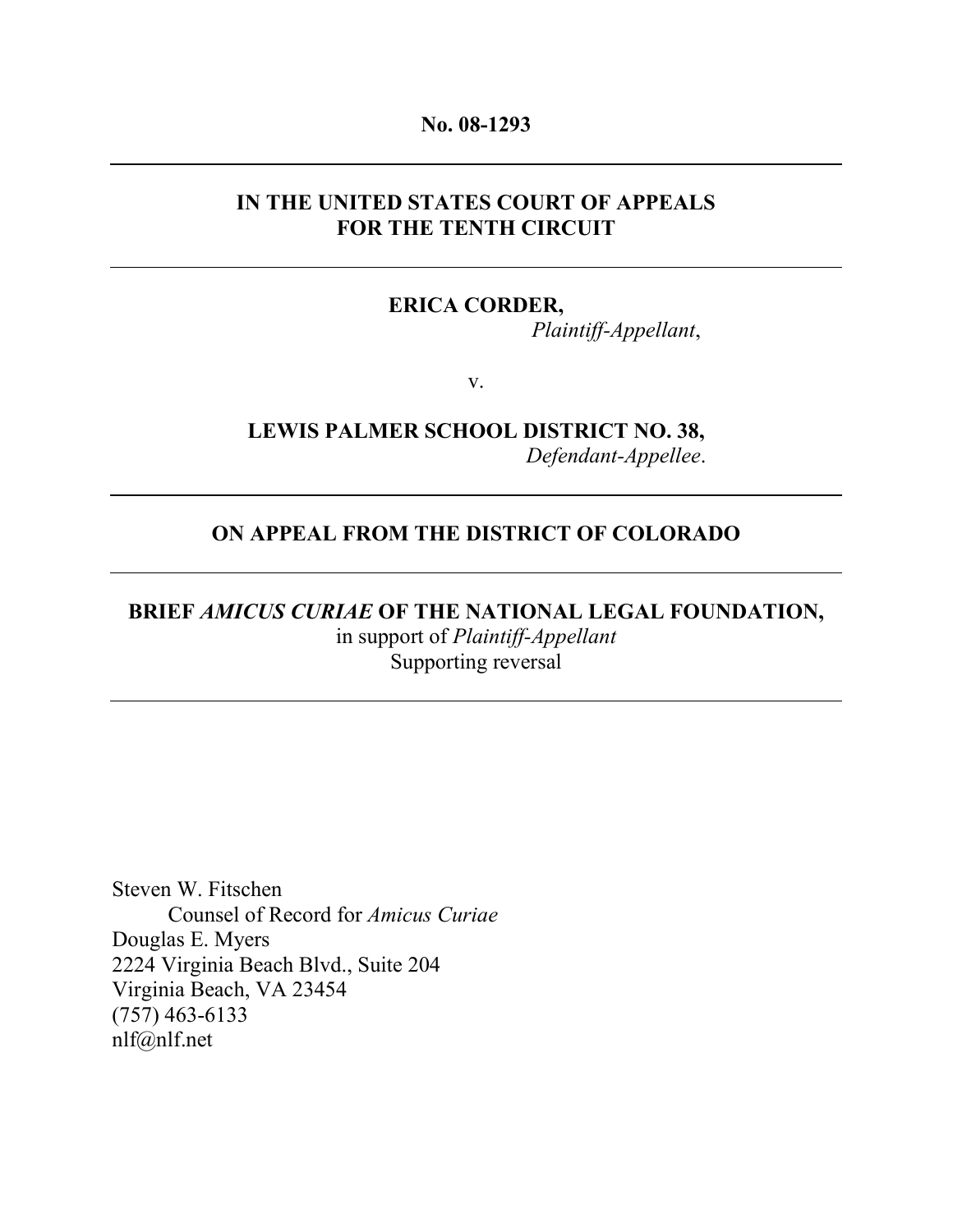# CORPORATE DISCLOSURE STATEMENT

Pursuant to Federal Rule of Appellate Procedure 26.1, Amicus Curiae, the National Legal Foundation certifies that it has no parent company, subsidiary, or affiliate that has issued shares to the public.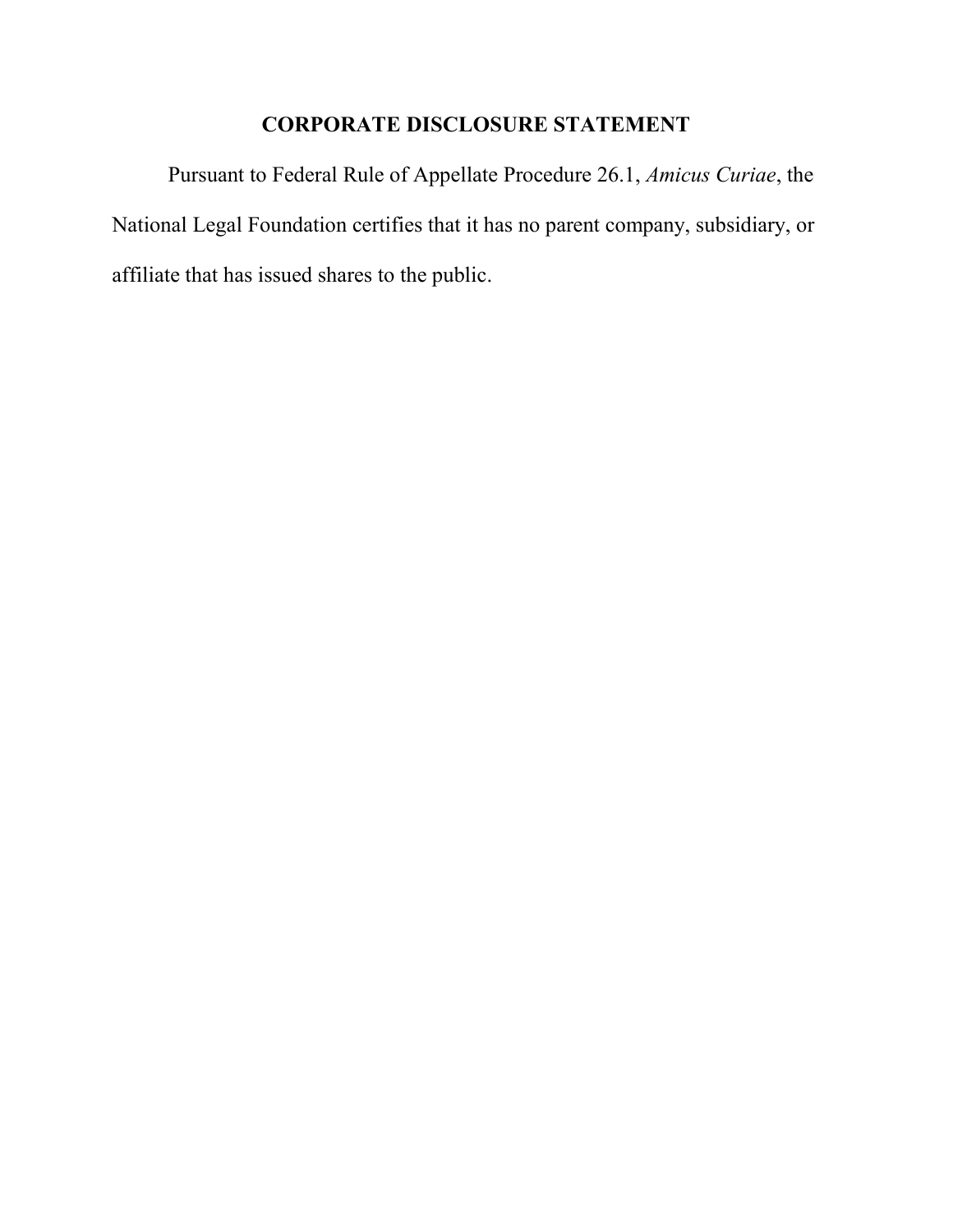# TABLE OF CONTENTS

| I. | THE COURT BELOW ERRED WHEN IT DISMISSED                                                  |  |
|----|------------------------------------------------------------------------------------------|--|
|    | MS. CORDER'S COMPELLED SPEECH CLAIM,<br><b>BECAUSE IT FAILED TO CONSIDER WHETHER THE</b> |  |
|    | <b>SCHOOL DISTRICT'S FORCED APOLOGY WAS AN</b><br>UNCONSTITUTIONAL CONDITION TO RECEIVE  |  |
|    |                                                                                          |  |
|    |                                                                                          |  |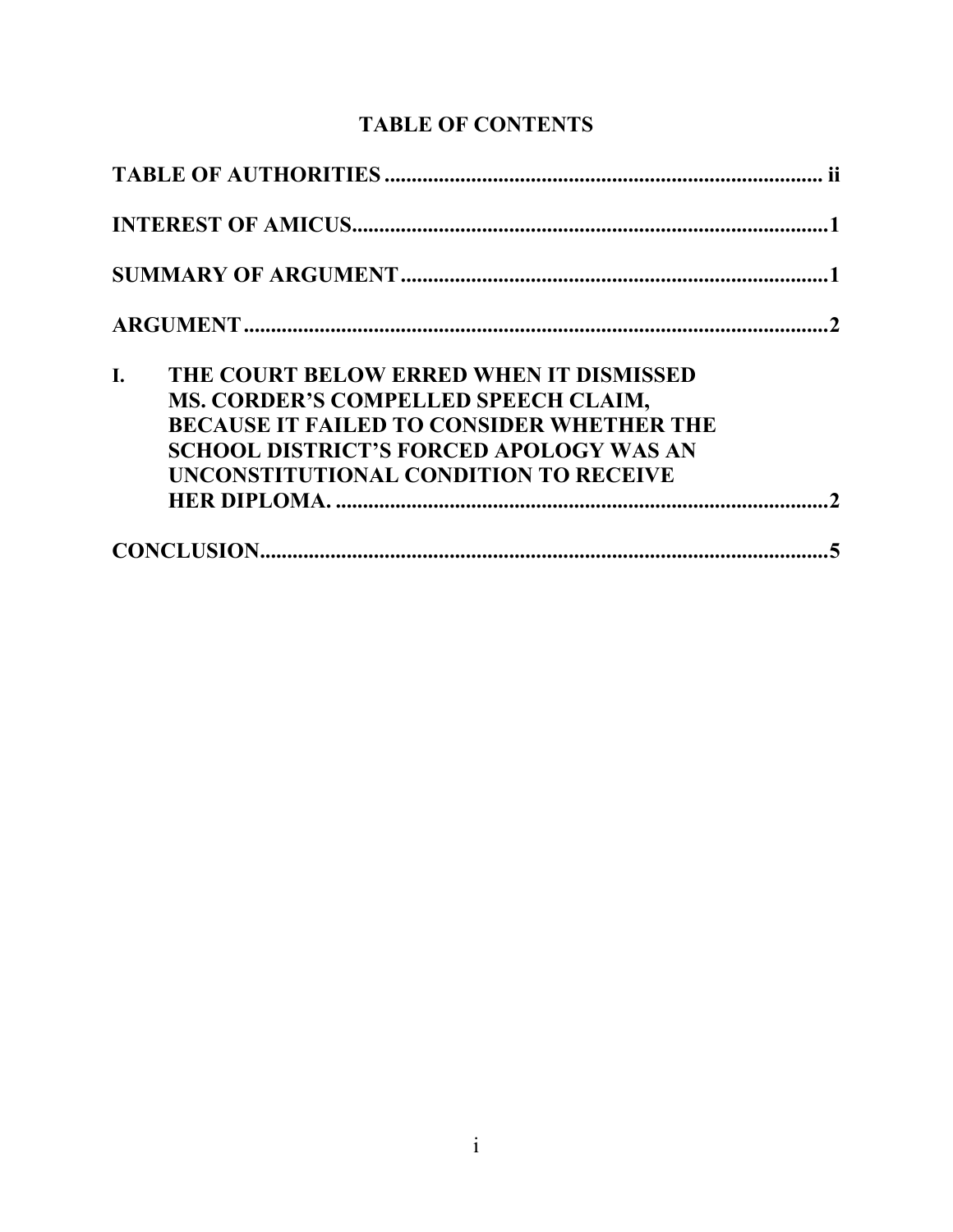# TABLE OF AUTHORITIES

| <b>Cases:</b>                                                    | Page(s) |
|------------------------------------------------------------------|---------|
|                                                                  |         |
| Corder v. Lewis Palmer Sch. Dist. No. 38, No. 07-cv-01798, 2008  |         |
|                                                                  |         |
| Rumsfeld v. Forum for Academic & Inst'l Rights, Inc.,            |         |
| United States v. Colorado Supreme Court, 87 F.3d 1161 (10th Cir. |         |
|                                                                  |         |
| <b>Other Authorities:</b>                                        |         |
|                                                                  |         |
|                                                                  |         |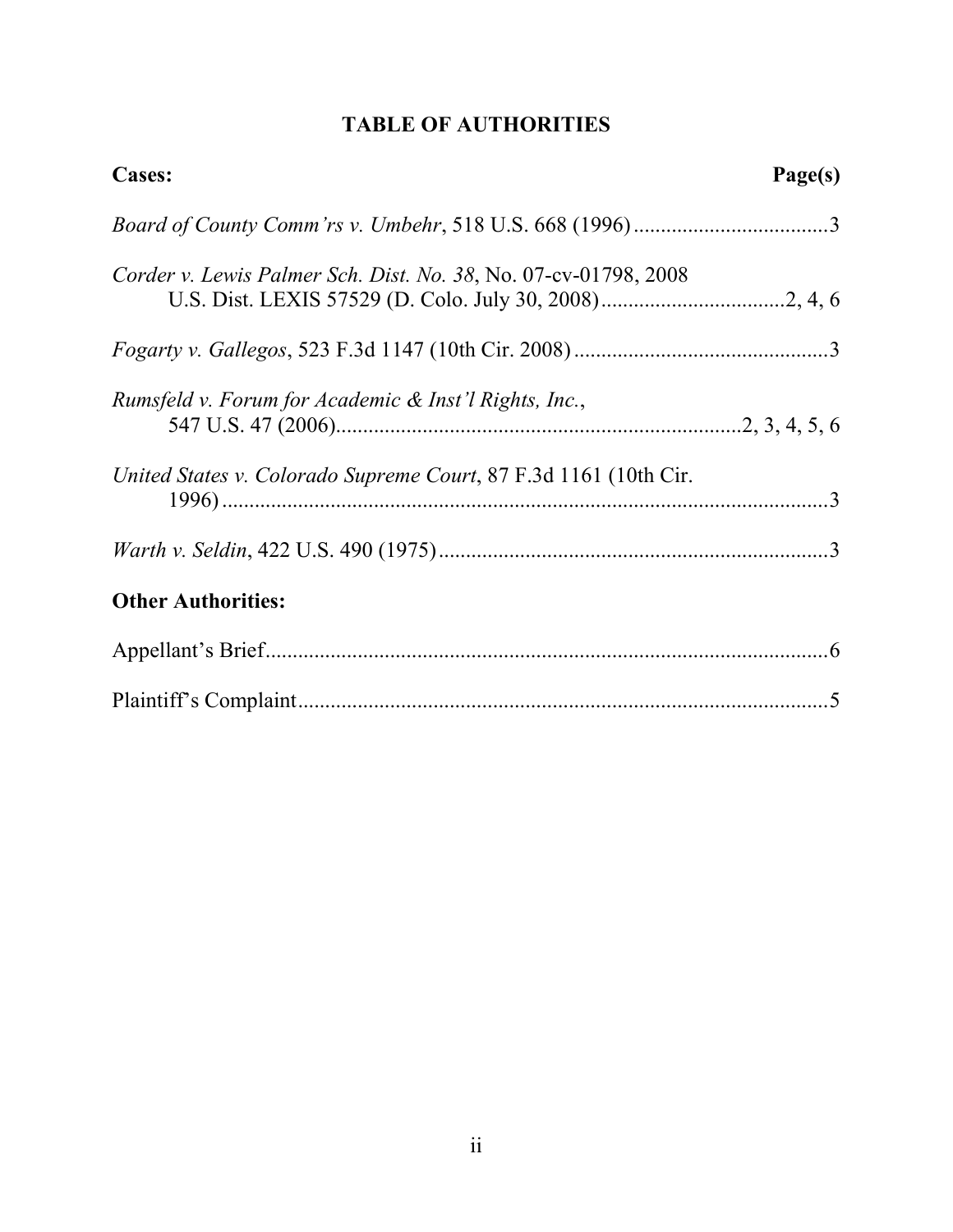#### INTEREST OF AMICUS

The National Legal Foundation (NLF) is a public interest law firm dedicated to the defense of First Amendment liberties and the restoration of the moral and religious foundation on which America was built. The NLF and its donors and supporters, in particular those in Colorado, are vitally concerned with the outcome of this case because of the effect it will have on religious liberty and expression of students within public schools.

This brief is filed pursuant to consent from Counsel of Record for the Appellant and pursuant to a Motion for Leave to File a Brief Amicus Curiae.

### SUMMARY OF ARGUMENT

This Brief makes one argument not made by the Appellant (hereinafter "Ms. Corder"). Amicus argues that the court below erred in dismissing Ms. Corder's compelled speech claim because it failed to analyze that claim under the unconstitutional conditions doctrine.

The Brief explains that Ms. Corder has alleged sufficient facts to withstand Appellee Lewis Palmer School District No. 38's (hereinafter the "School District") Motion to Dismiss under the unconstitutional conditions doctrine. The court erroneously failed to consider the validity of Ms. Corder's claim under this theory, and, by its own analysis, has implicitly acknowledged the sufficiency of Ms. Corder's pleading.

1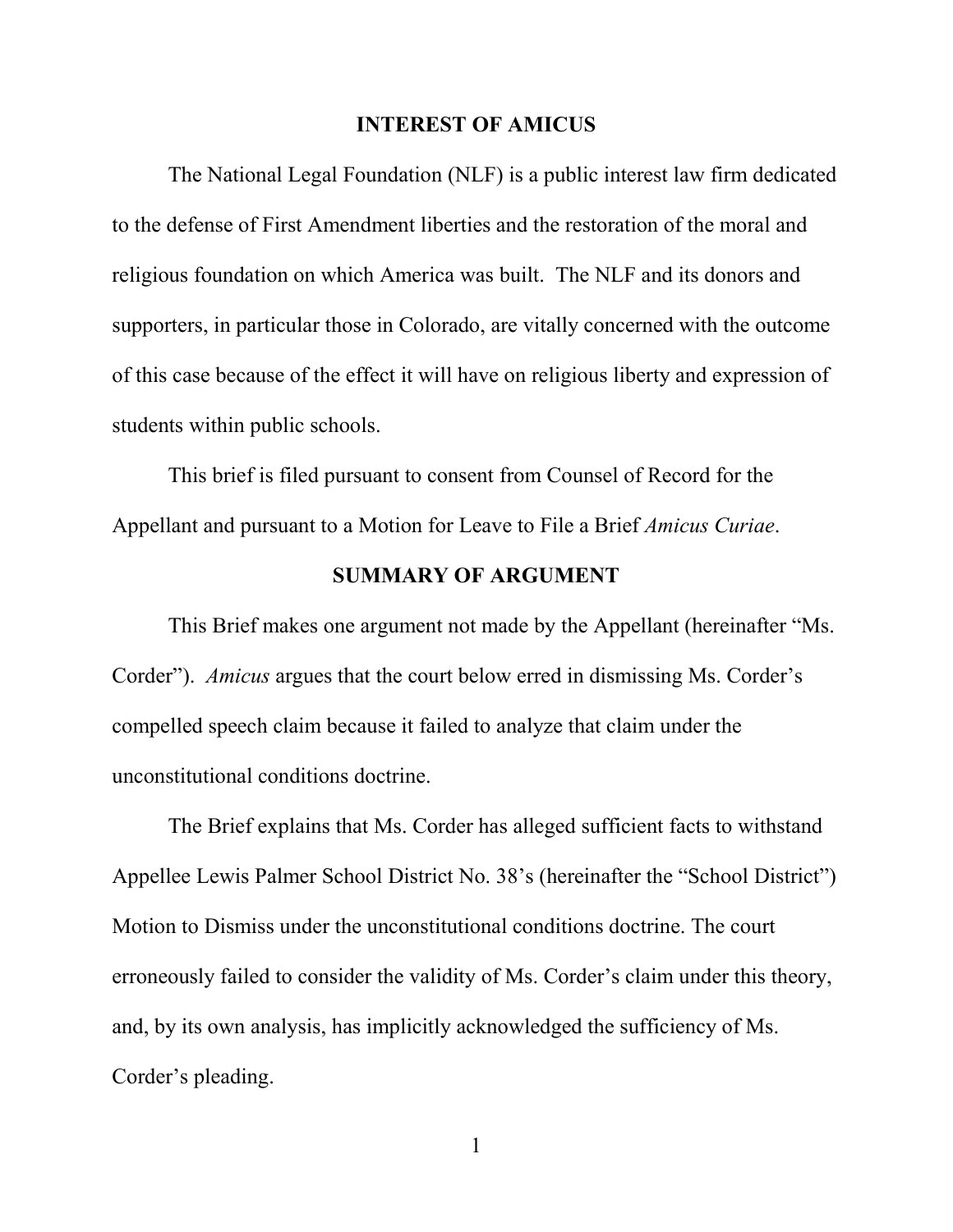## ARGUMENT

## I. THE COURT BELOW ERRED WHEN IT DISMISSED MS. CORDER'S COMPELLED SPEECH CLAIM, BECAUSE IT FAILED TO CONSIDER WHETHER THE SCHOOL DISTRICT'S FORCED APOLOGY WAS AN UNCONSTITUTIONAL CONDITION TO RECEIVE HER DIPLOMA.

The court below erred when it dismissed Ms. Corder's compelled speech

claim by misconstruing its legal effect. The court dispatched the compelled speech

claim as follows:

[Ms. Corder] also appears to object to the apology statement because it required her to be painted as "a liar and deceiver" as a condition of receiving her diploma. Since [Ms. Corder] does not assert a due process claim, I see no constitutional implication from the school allegedly using the diploma as leverage for the apology.

Corder v. Lewis Palmer Sch. Dist. No. 38, No. 07-cv-01798, 2008 U.S. Dist.

LEXIS 57529, at \*20 (D. Colo. July 30, 2008) (emphasis added).

Despite accurately characterizing Ms. Corder's argument in terms of the apology constituting a government-imposed condition being used to leverage a benefit (i.e., the diploma), the court failed to consider that a compelled speech claim can implicate the so-called unconstitutional conditions doctrine, see Rumsfeld v. Forum for Academic & Inst'l Rights, Inc., 547 U.S. 47, 60-64 (2006) (hereinafter referred to as "F.A.I.R."), rather than a due process claim. Based upon the court's own characterization of the facts, the standard for overcoming a Motion to Dismiss was easily met. "Heightened pleading is not required in § 1983 cases,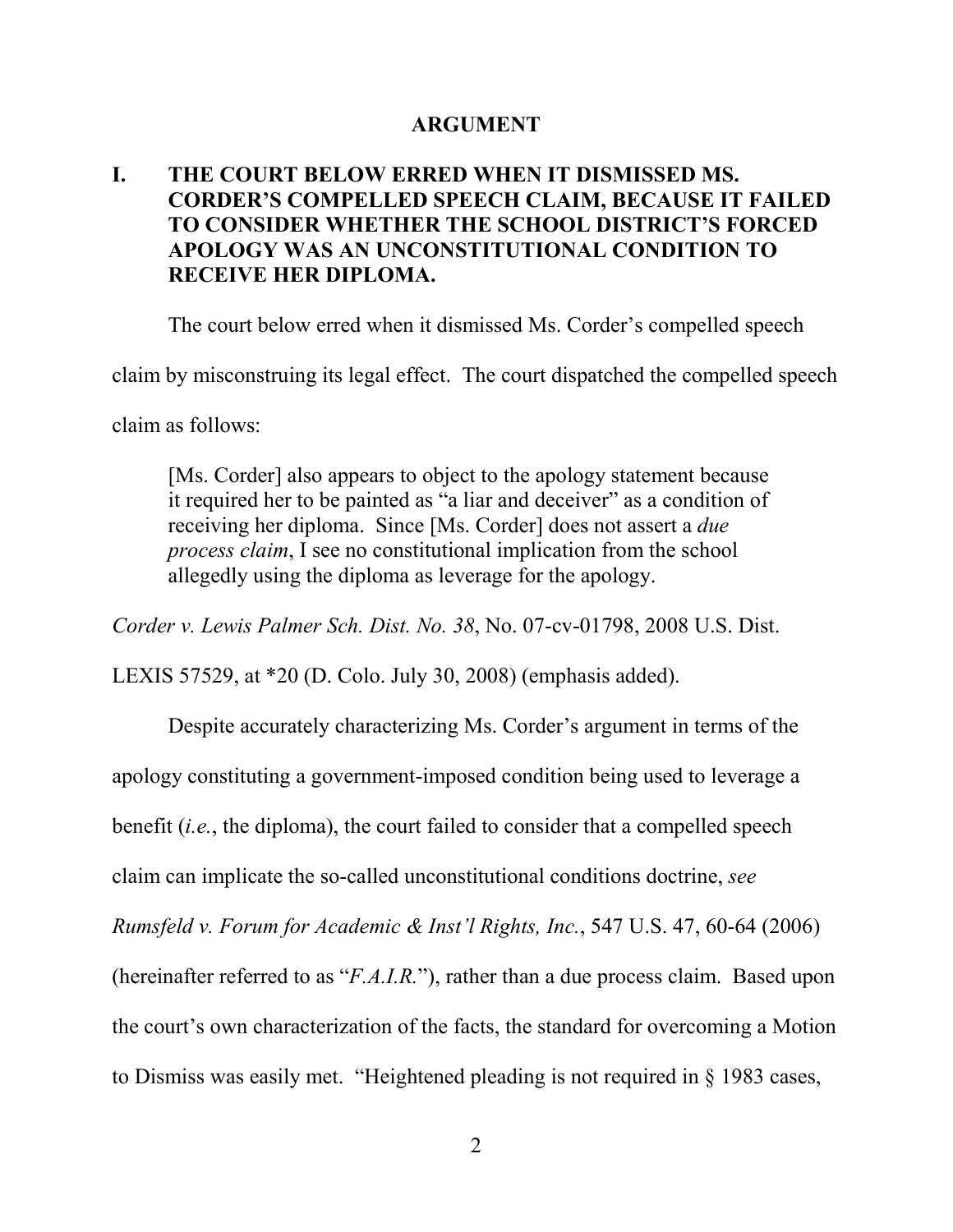rather the pleadings must 'make clear the 'grounds' on which the plaintiff is entitled to relief.'" Fogarty v. Gallegos, 523 F.3d 1147, 1164-65 (10th Cir. 2008) (quoting Robbins v. Oklahoma, 519 F.3d 1242, 1249 (10th Cir. 2008)). This Brief will "flesh out" the unconstitutional conditions argument based on the facts that the court has already acknowledged it was supposed to "accept as true" for purposes of evaluating the Motion to Dismiss, Warth v. Seldin, 422 U.S. 490, 501 (1975). Accord United States v. Colorado Supreme Court, 87 F.3d 1161, 1164 (10th Cir. 1996).

The government "'may not deny a benefit to a person on a basis that infringes his constitutionally protected . . . freedom of speech' even if he has no entitlement to that benefit." *Board of County Comm'rs v. Umbehr*, 518 U.S. 668, 674 (1996) (citation omitted). Although a government's imposition of a condition on the benefit will not be considered "unconstitutional if it could be constitutionally imposed directly," improper imposition of speech is not confined to speaking beliefs, but also extends to the speaking of facts. F.A.I.R., 547 U.S. at 59-61. Finally, the benefit to be given may derive from any governmental entity and need not be financial. See, e.g., Umbehr, 518 U.S. at 674-75 (reciting the varied applications of the unconstitutional conditions doctrine to government employees). Umbehr itself applied the unconstitutional conditions doctrine to a local municipality's treatment of an independent contractor. See generally id.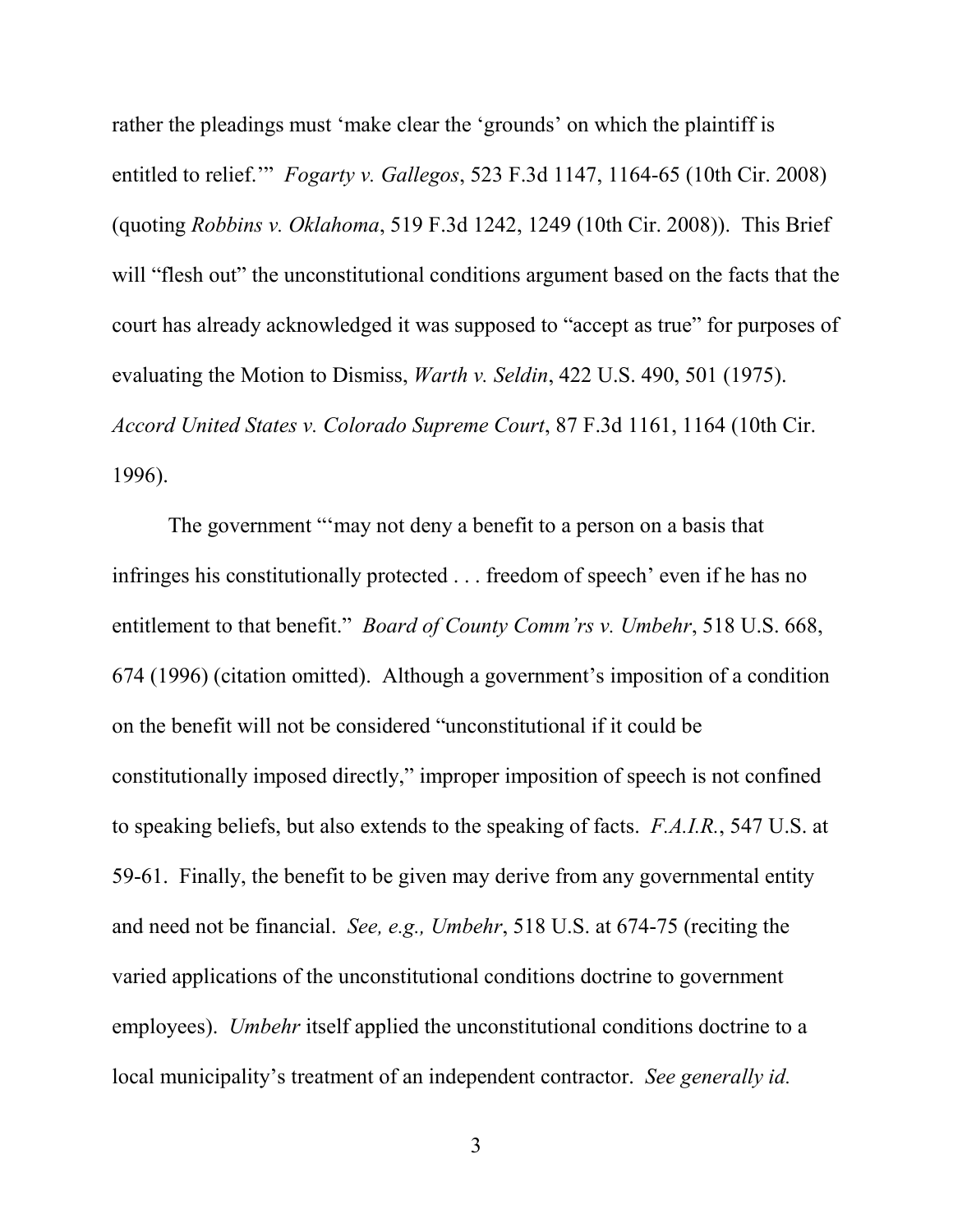Although the F.A.I.R. plaintiffs, despite their assertions to the contrary, were found not to be subject to unconstitutional conditions, such conditions have been pleaded in Ms. Corder's complaint—as acknowledged by the court below. Corder, 2008 U.S. Dist. LEXIS 57529, \*20. Thus, the court's judgment should be reversed. A comparison of the adjudicated facts in F.A.I.R. and the facts pleaded in the instant case will make this proposition plain.

In F.A.I.R., an association of law schools and faculties challenged a federal law requiring them to facilitate military recruiters or else risk losing federal funding. 547 U.S. at  $52-53$ .<sup>1</sup> The *F.A.I.R.* plaintiffs alleged that, because facilitation of the recruiters necessarily meant posting information on campus and distributing emails to students on behalf of the military, the federal law imposed upon the plaintiffs, inter alia, an unconstitutional condition of compelled speech. Id. at 53.

The Supreme Court rejected the plaintiffs' reasoning, however, concluding instead that the federal law neither "limit[ed] what law schools may say nor require[ed] them to say anything. [The] schools remain[ed] free under the statute to express whatever views they may have on the military's congressionally mandated employment policy, all the while retaining eligibility for federal funds."

-

<sup>1</sup> The plaintiffs resisted accommodating the recruiters because of the military's policies prohibiting open homosexual identification and behavior. Id.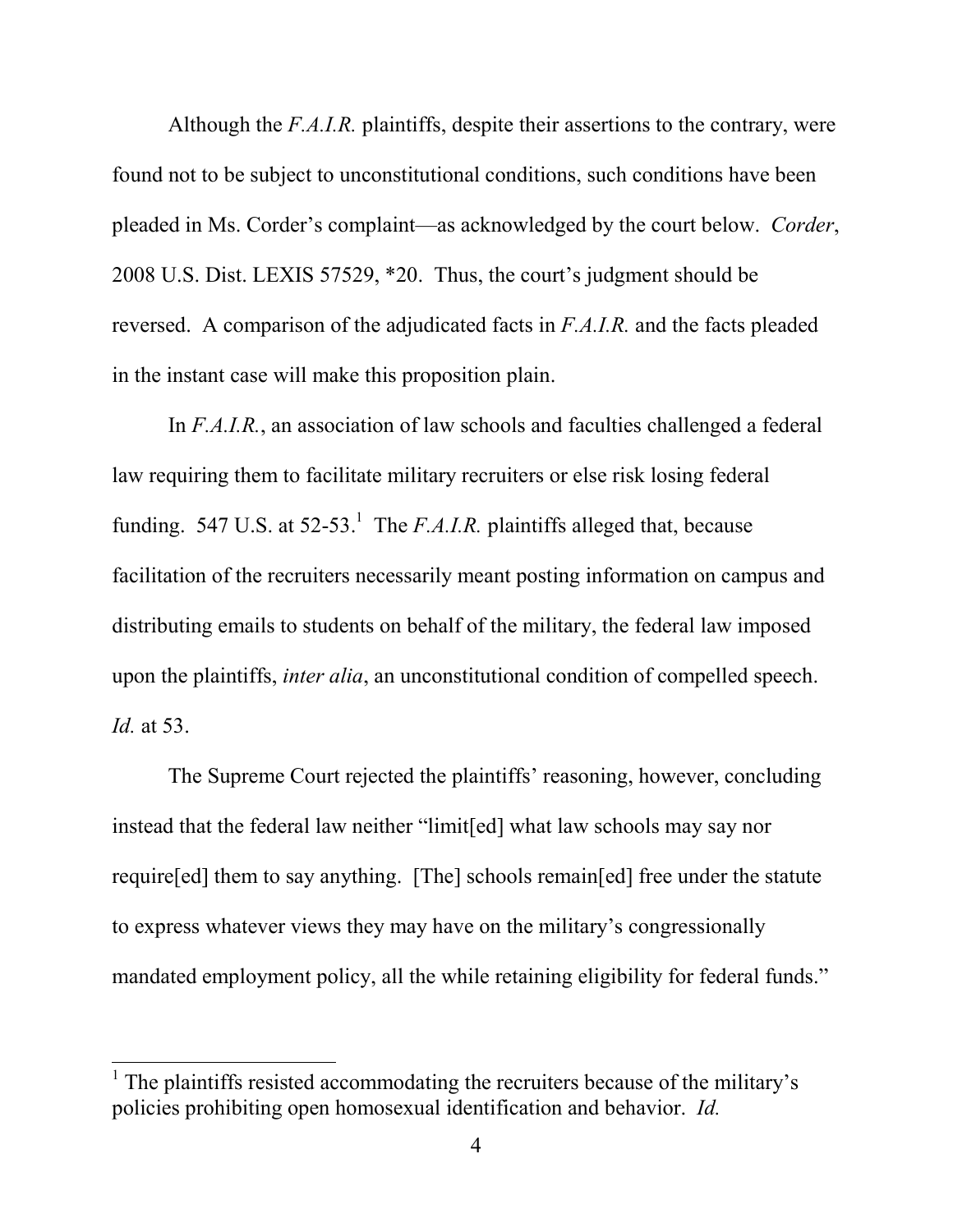*Id.* at  $60.<sup>2</sup>$ 

-

In marked contrast to the facts in F.A.I.R., here Ms. Corder was "limited" in what she could say and was "require[ed]" to say something. See id. at 60. Furthermore, she was not "free" under the school's policy to "express whatever views" she may have, "all the while retaining eligibility" to receive her diploma. See id. As set out more fully in her complaint, Ms. Corder had not violated any written policy by her graduation speech, (see Pl.'s Compl.  $\P$ [126, 30), yet was compelled to speak an apology in accord with the directive of the School District. (See Pl.'s Compl. ¶¶ 36-48.)

Such compulsion cuts against the grain of much case law. Even prior to F.A.I.R., "[s]ome of [the Supreme] Court's leading First Amendment precedents [had] established the principle that freedom of speech prohibits the government from telling people what they must say." F.A.I.R., 547 U.S. at 61. In addition to being forced to draft an apology, Ms. Corder was told what she must say—"I realize that, had I asked ahead of time, I would not have been allowed to say what I

 $2^2$  The Court especially noted that even "high school students can appreciate the difference between speech a school sponsors and speech the school permits because legally required to do so  $\dots$ ." *Id.* at 65. Having found no compelled speech violation, the Supreme Court went on to analyze the expressive component of the regulated conduct under O'Brien, concluding the conduct was not "inherently expressive" and thereby not protected under the First Amendment. Id. at 66. It is worth noting that the instant case cannot be construed as an expressive conduct case; rather it is a pure free speech case, and the speech required of her was in no sense incidental to some other activity.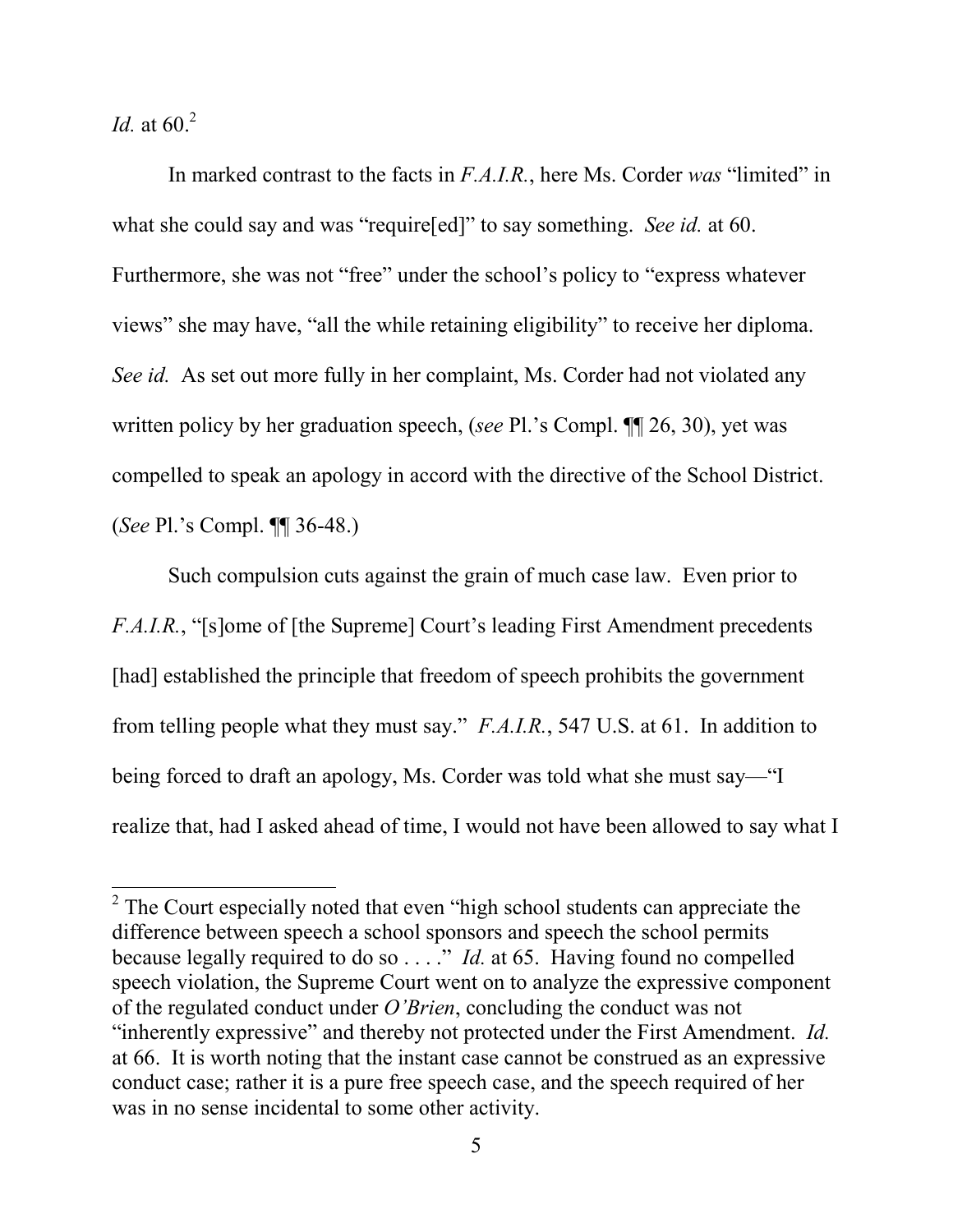did." Corder, 2008 U.S. Dist. LEXIS 57529, \*4.

This inappropriate compulsion extends to "compelled statements of fact" as well as "compelled statements of opinion" and are subject to First Amendment scrutiny. F.A.I.R., 547 U.S. at 62. The Supreme Court ultimately decided that the statements of fact to which the law schools objected were not compelled because the Solomon Amendment "does not dictate the content of the speech at all, which is only 'compelled' if, and to the extent, the school provides such speech for other recruiters." Id. Thus, the law schools were free to "choose" whether to speak or not to speak. In either event, they would not lose their benefit. There is nothing comparable in the instant case. Even under the School District's view of the case, Ms. Corder was forced to make statements of fact that she did not want to make or to lose her benefit.

The court below has acknowledged the School District's use of Ms. Corder's diploma as leverage to force an apology, and such facts clearly state a colorable claim for impermissible compelled speech, and one certainly not susceptible to a Motion to Dismiss. (See Appellant's Br. 30-33 (citing in particular Riley v. Nat'l Fed'n of the Blind, 487 U.S. 781 (1988) and Wooley v. Maynard, 430 U.S. 705  $(1977).$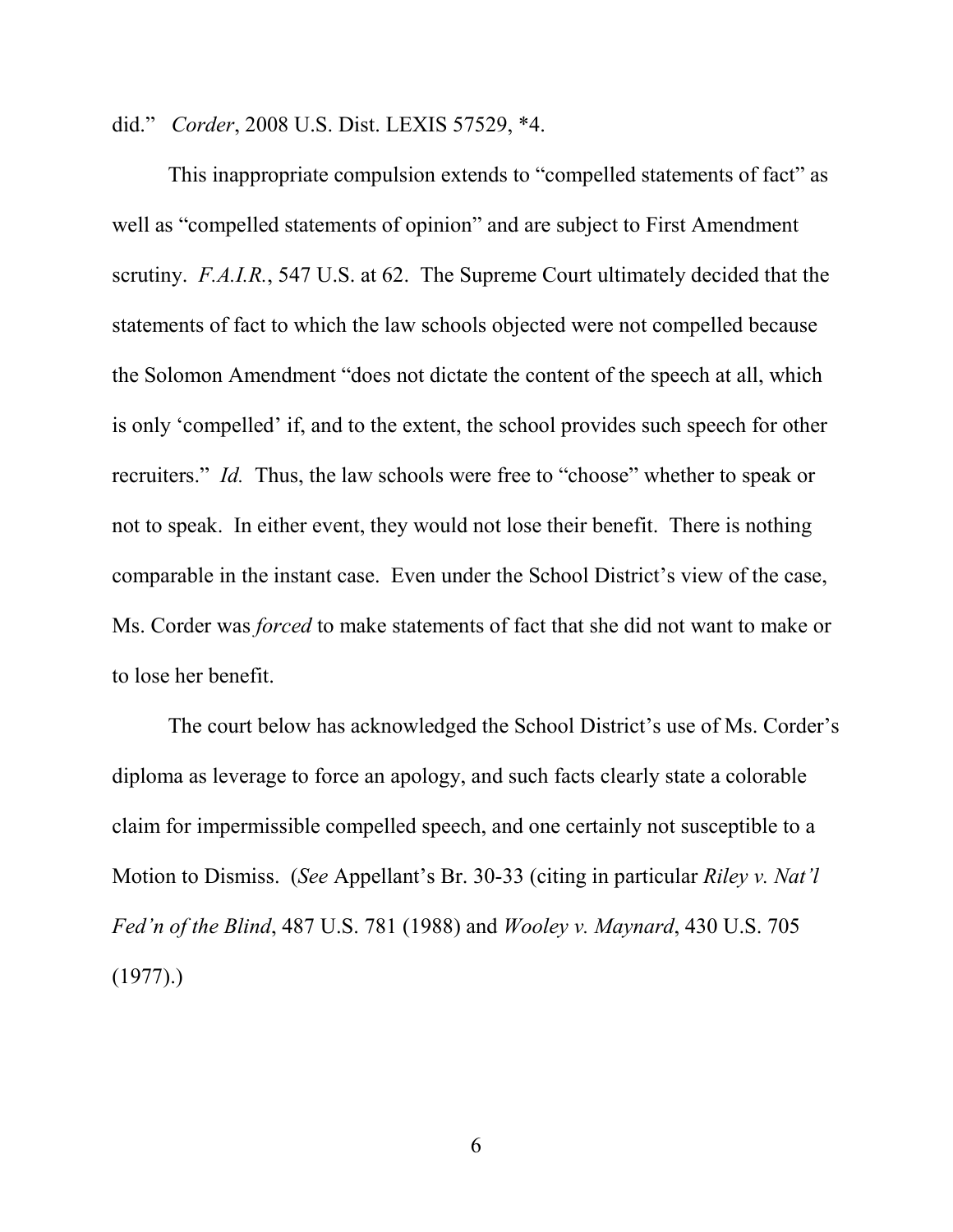## **CONCLUSION**

For the foregoing reasons, in addition to those presented by Ms. Corder in

her brief, this Court should reverse the judgment of the District Court.

Respectfully Submitted, this 23rd day of October 2008

s/ Steven W. Fitschen Steven W. Fitschen Counsel of Record for Amicus Curiae The National Legal Foundation 2224 Virginia Beach Blvd., Suite 204 Virginia Beach, VA 23454 (757) 463-6133 nlf@nlf.net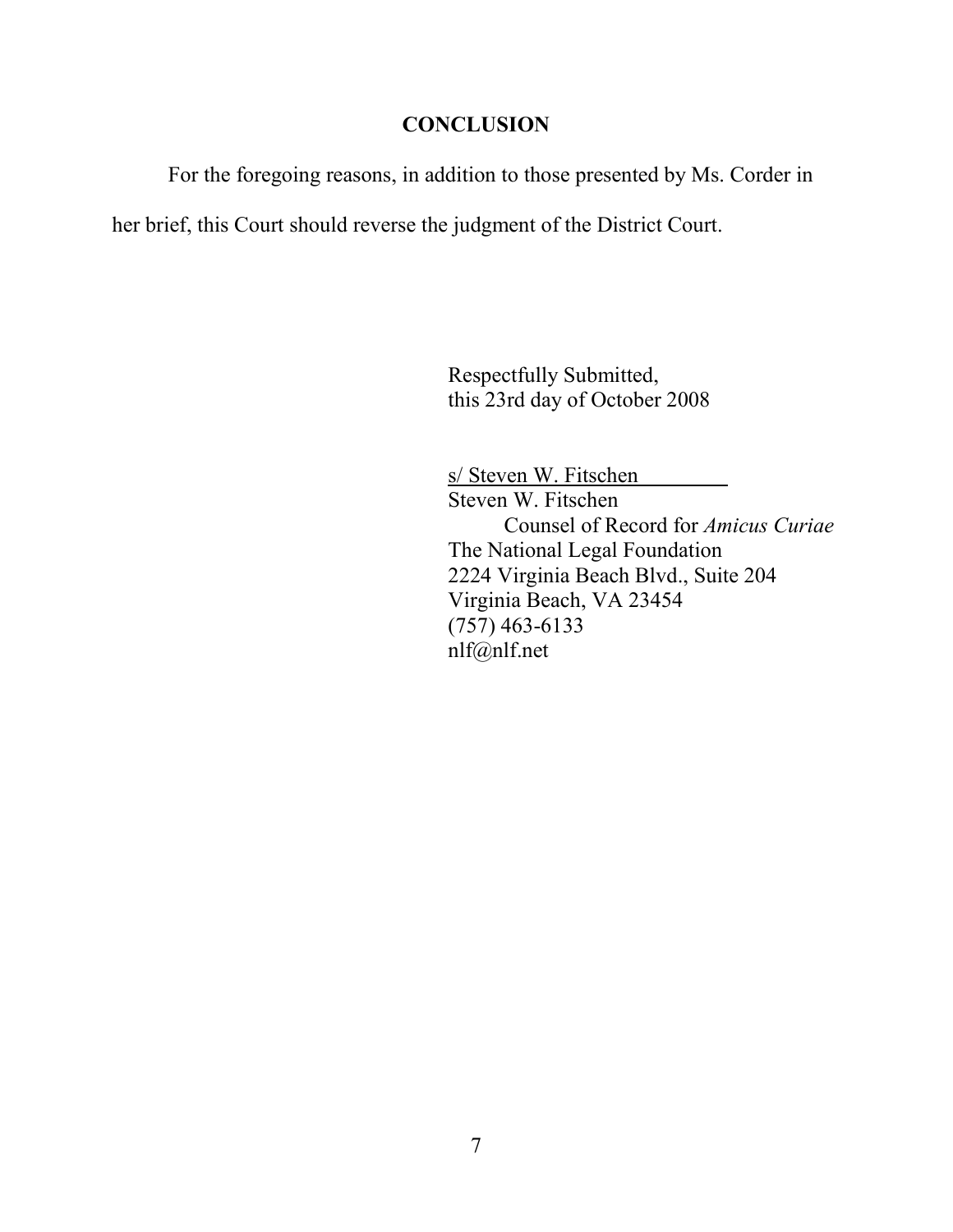## CERTIFICATION OF DIGITAL SUBMISSION

I hereby certify that the PDF version of this brief has been scanned for viruses using Security Shield 2008 Virus Scan, last updated October 23, 2008, and that it is virus free.

I hereby certify that no privacy redactions were required.

s/ Steven W. Fitschen Steven W. Fitschen Counsel of Record for Amicus Curiae The National Legal Foundation 2224 Virginia Beach Blvd., Suite 204 Virginia Beach, Virginia 23454 (757) 463-6133 nlf@nlf.net